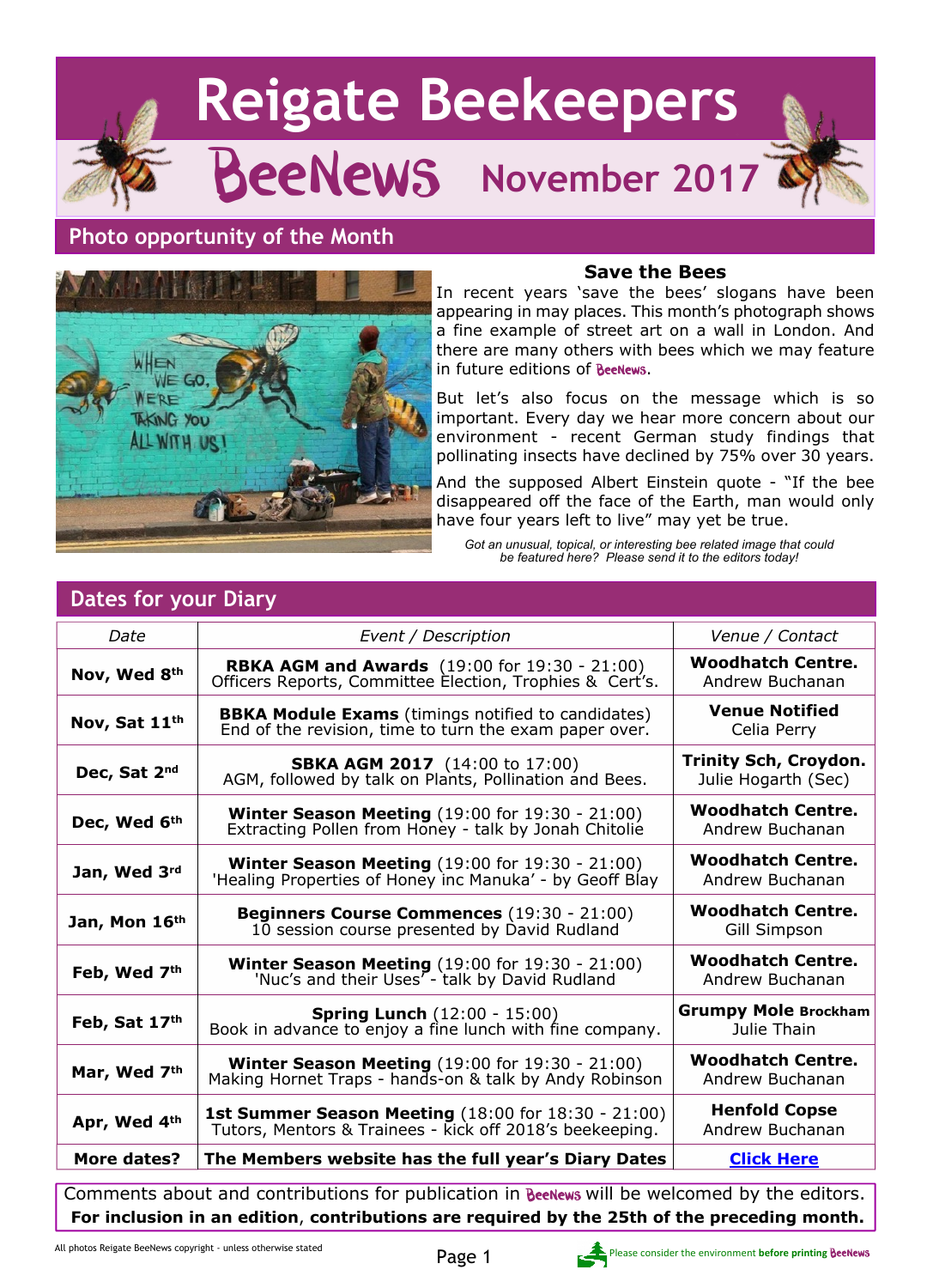#### **New (Beekeeping) Year, Setting New Sights**

The 2017 beekeeping year really does now feel like it has ended. Our own Honey Show and the National Honey Show that was hard on its heels, perhaps serve to draw a line under this years activities in our apiaries. What we do from now on will all be towards the 2018 season. Whether that be colony increase, reduction, improvement, (recovery!), honey yield or queen rearing; or simply being able to enjoy the gentle buzzing of happy bees during a warm summers afternoon.

For RBKA, a significant element in the preparation for 2018 is ensuring that the administration of your division is in good hands, for which your input is essential. Some time at our AGM on the 8th November will doubtlessly touch on the past years achievements, culminating of course in the presentation of Exam certificates and Honey Show Trophies. However the main business focus will be on what we as a division aspire to be doing during 2018. And upon by whom and how those aspirations are driven forward to make them real.

The AGM's Agenda is provided on page 4, and you will see that item 11 provides you with the opportunity to pose 'Questions from the floor'. Do please suggest, propose or challenge 2018's objectives, as well as perhaps offer help towards their achievement.

As many members already demonstrate, you certainly do not need to be a Committee Member to make a positive difference.

Do therefore please make every effort to attend the AGM and participate in setting course for 2018 … and beyond.

Meanwhile, our own **BeeNews Q&A topic - 'How Do Honey Bees Reproduce?'** - is reaching a climax of its own in the penultimate part of the series. Enjoy … and be amazed.

#### *Richard & Graham*

| 0000000 CONGRES                |                                                            |          |  |  |  |
|--------------------------------|------------------------------------------------------------|----------|--|--|--|
| <b>Section</b>                 | <b>Features</b>                                            | Page     |  |  |  |
| <b>Photo Opportunity</b>       | Save the Bees                                              |          |  |  |  |
| Dates for your Diary           | 8th November - 4th April 2018                              |          |  |  |  |
| <b>Editorial</b>               | New (Beekeeping Year), Setting New Sights                  | 2        |  |  |  |
| <b>Members News</b>            | <b>AGM News</b>                                            | $3 - 4$  |  |  |  |
|                                | RBKA's Honey Show - Results & Report Summaries             | 5        |  |  |  |
| <b>Events News</b>             | National Honey Show - Reigate Beekeepers Helping & Winning | 6        |  |  |  |
| <b>Notice Board</b>            | Events, Courses, and other Beekeeping Activities           | 7        |  |  |  |
| <b>Questions &amp; Answers</b> | How Do Honey Bees Reproduce ?                              | $8 - 10$ |  |  |  |
|                                | Understanding How Bees Keep Warm in Winter                 | 11       |  |  |  |
| <b>Topical News</b>            | Hive Insulation                                            | 12       |  |  |  |
| <b>Horticultural News</b>      | Forage for November                                        | 12       |  |  |  |

#### **ReeNews Contents**

Our website is updated much more regularly than this monthly edition of BeeNews, so click on [Members Website](http://rbkbblog.com) for lots more information and, all the latest news and activity updates.

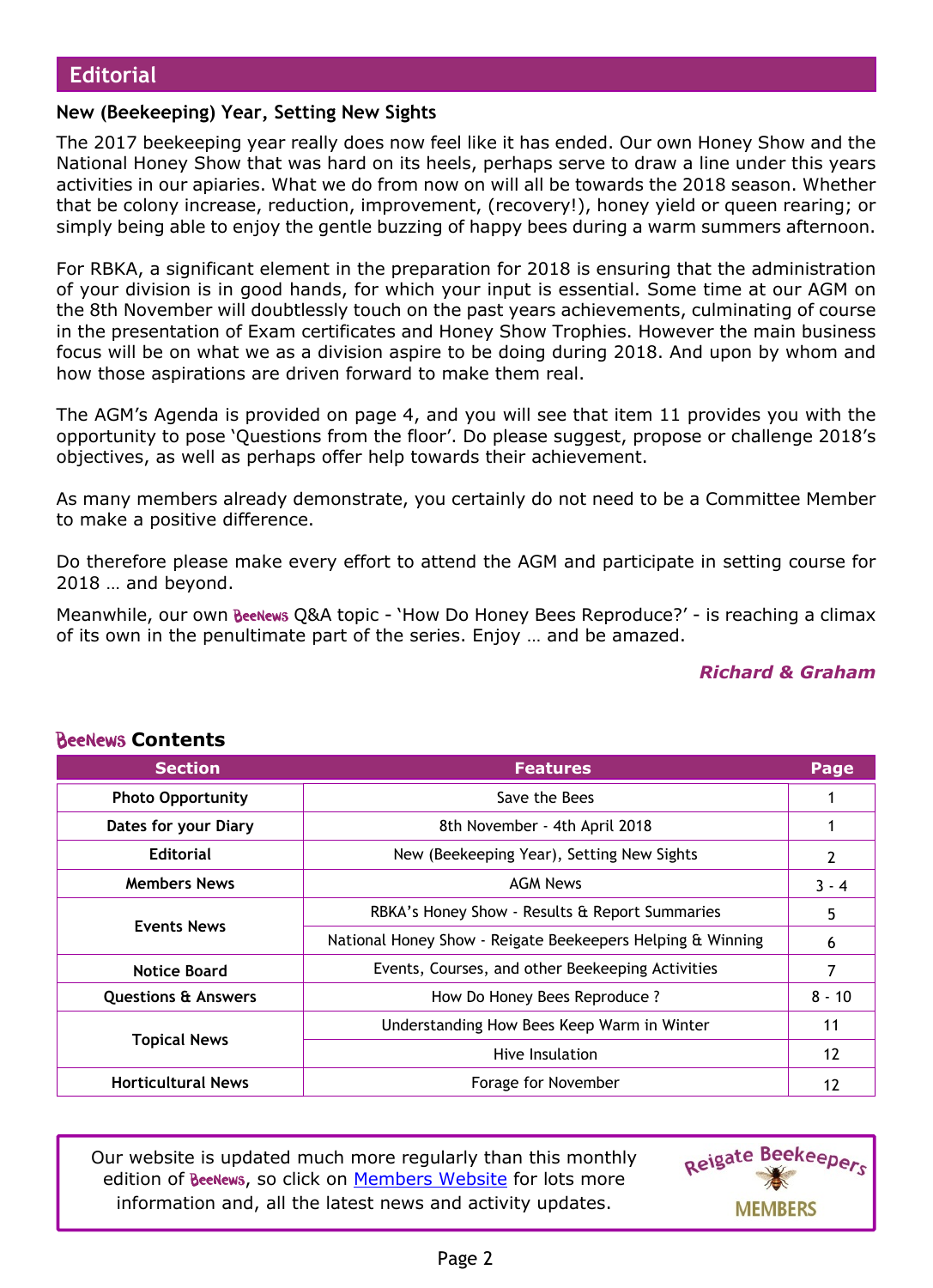#### **REIGATE BEEKEEPERS**

#### **DIVISION OF THE SURREY BEEKEEPERS ASSOCIATION**

#### **Chairman's AGM Report for the Year 2016/2017**

The year under review was notable in several ways.

- Our financial condition continues to be very strong.
- Our membership has maintained a level only just below that of 2015/16.
- The number of activities has significantly increased.
- The number of members becoming involved in organising events/activities has grown.
- The honey harvest from our apiaries increased.

As usual, I start with the weather that played a significant part in the success and enjoyment of the beekeeping year. The winter was relatively mild followed by a spring, summer and autumn which, in general, with one or two spikes of cold, hot and wet weather, was really very good for plants and thus for bees. Nectar and pollen was plentiful and colonies were able to achieve high populations. In turn, in most cases, this contributed to good harvests of honey from RBKA's colonies and those of our members.

RBKA's Honey Show in October 2016, again organised by *Maggie Minter* supported by a team of enthusiastic members, was a great success. *Simon* & *Karen Ford* again organised the Winter Team, which spent many hours, often in the cold and wet, caring for the bees at Henfold Copse

An initiative by *Alan Berridge* resulted in a series of Pop-up Stalls to sell honey, stemming from RBKA and members, at Christmas Bazaars around our catchment area. Alan and a small but regular team were very successful in creating another opportunity to publicise our existence and in adding funds to our coffers.

Our Beginners Course, open to the public during January through March, was filled to the brim and was once again presented by *David Rudland* who has been the mentor for several years. Of some 25 attendees 12 went on to join RBKA.

The Annual Auction at the end of March was organised by *Vince Gallo***,** where *Paul Cleaver* served as our Auctioneer, whilst *Bob Maurer* ran a Spring Bee Health Clinic. The whole day proved to be a great success.

During the high season, RBKA's apiaries were very well and successfully managed by *Simon* & *Karen Ford* (Henfold Copse), *Jack Chapman* (Mickleham), **R***ichard Ramsden* (Brockham and Buckland) and *Mike Hill* (Beare Green).

For the summer sessions at Henfold Copse *Mike Hill, Vince Gallo, Geoff Blay* and *Andrew Cornwall* drew up curricula aimed at training Beginners, BBKA Basic Assessment Holders and those intent on further advancing their knowledge and skills. Teams of Mentors were assigned to each colony that were in turn supported by *Mike, Vince, Bob Maurer* and *Celia Perry*. By all accounts, members thought it was the most comprehensive programme to date and that it was very informative and enjoyable. One of the new elements to the programme were the planned and the impromptu mini lectures in the Pavilion, either after the bee handling sessions or when the weather was inclement.

Throughout the summer months the Pavilion was also used as avenue by a film crew, a walking club, for exams and for courses run either by ourselves or by outside parties.

In June at Henfold Copse, on the same day as our Annual Taster Day event, the BBKA Basic Assessments were held for aspiring RBKA members – and everyone passed.

A number of Village Shows were also attended. *Mike Hill* oversaw the programme of events and, this year, was supported by a longer list of members who helped to enthuse the public.

The new and more professional labels for our honey (designed by *Richard Bradfield*) were undoubtedly a helping factor in the excellent level of sales at these and other events.

The main development at Henfold was the 4th container to allow machinery and outside furniture etc., to be stored under cover and for members to gain improved access to equipment.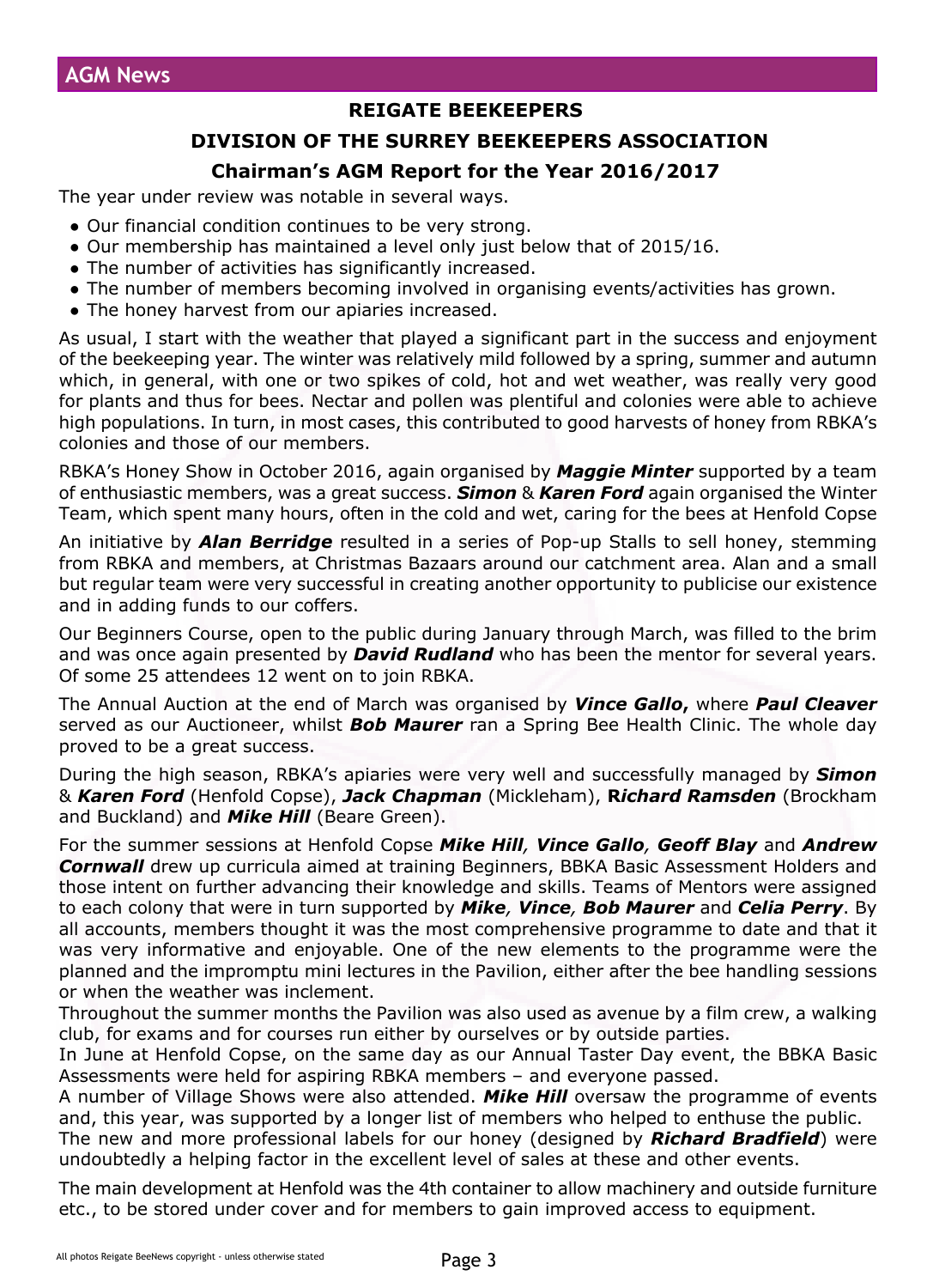During August *Andrew Cornwall* organised a team of members to extract RBKA's honey harvest and *Janet Kay* followed this up by spending hours running the honey into jars, whilst *Bob Maurer* and his team ran Bee Health Clinics over a couple of Wednesday evenings.

The End of Season Supper, superbly managed by **Janice Whitehead** who, owing to a last minute problem at the proposed venue, was faced with re-organising the event at very short notice. Needless to say no one needed to worry, everything went smoothly. The food, the beer and the atmosphere were excellent, and everyone thoroughly enjoyed the evening.

Most of the above relates to special or annual events. However, throughout the entire year there are members who continually run projects, such as the production of the Monthly Newsletter and maintenance of our Websites by *Richard Bradfield* and *Graham Pooley.* Looking after House and Grounds at Henfold Copse; *Sue Hickson, Coral Lloyd* (both responsible for the delicious homemade Anzac Biscuits) and *Sue Moore***,** ably assisted by others, have provided the service from the kitchen, whilst *Maggie Bourne* and others have regularly cleaned the Pavilion and *Pete Moore* has kept the grass under control. In addition, several enthusiastic members undertook many small projects.

I have mentioned some members who have lead projects but I also acknowledge all those who have added their support, without whom many projects would not have been completed, but who are too many to list. Everyone who 'gets involved' deserves a huge vote of congratulations and thanks. In addition, to the members who have not yet become so involved but who regularly come to our training sessions and events we really do appreciate your support as well.

To the members of the Committee, who have 'worked their socks off' this year, for their enthusiasm, commitment and excellent level of attainment, my special thanks.

It is the many levels of support from members that produces the high standard of the projects and activities we initiate and makes RBKA the success it is and the envy of many.

*Andrew Buchanan* 1st November 2017

|     | <b>ANNUAL GENERAL MEETING AGENDA</b><br><b>Wednesday 8th November 2017</b>                                                                                                           |
|-----|--------------------------------------------------------------------------------------------------------------------------------------------------------------------------------------|
| 1.  | Welcome and address                                                                                                                                                                  |
| 2.  | Apologies for absence                                                                                                                                                                |
| 3.  | Minutes of the AGM held on Wednesday 9th November 2016                                                                                                                               |
| 4.  | Matters arising from the minutes                                                                                                                                                     |
| 5.  | Chairman's report - circulated                                                                                                                                                       |
| 6.  | Treasurer's report - available at the meeting                                                                                                                                        |
| 7.  | Other Officers' reports - circulated                                                                                                                                                 |
| 8.  | Nomination and Election of President, Officers and Committee Members                                                                                                                 |
|     | <b>President - Mr Mike Hill</b>                                                                                                                                                      |
|     | Chairman - Mr Andrew Buchanan                                                                                                                                                        |
|     | Honorary Secretary - Mrs Gill Simpson                                                                                                                                                |
|     | Honorary Treasurer - Mr Vince Gallo                                                                                                                                                  |
|     | Committee Members - Mr Geoff Blay, Mr Richard Bradfield, Mr Simon Ford,                                                                                                              |
|     | Mrs Sue Hickson, Mr Mike Hill, Mr Bob Maurer                                                                                                                                         |
| 9.  | Nomination and Election of Representatives to Surrey Beekeepers Association                                                                                                          |
|     | Trustee to Surrey BKA - Mr Andrew Buchanan                                                                                                                                           |
|     | <b>Representative to Surrey BKA - Ms Celia Perry</b>                                                                                                                                 |
| 10. | Representative to Surrey Show Committee - Mr Bob Maurer                                                                                                                              |
| 11. | Nomination and Appointment of Honorary Auditor - Mr Mike Bensley                                                                                                                     |
|     | Questions from the Floor                                                                                                                                                             |
| 12. | Raffle in Aid of Bees Abroad                                                                                                                                                         |
| 13. | Presentation of Awards from the Honey Show and Examination Certificates                                                                                                              |
| 14. | Any other business                                                                                                                                                                   |
| 15. | Date of next AGM - Wednesday 7th November 2018                                                                                                                                       |
|     | All reports submitted, with the exception of the Treasurer's Report, will be available on the<br>RBKA Members website. A limited number of all reports will be available at the AGM. |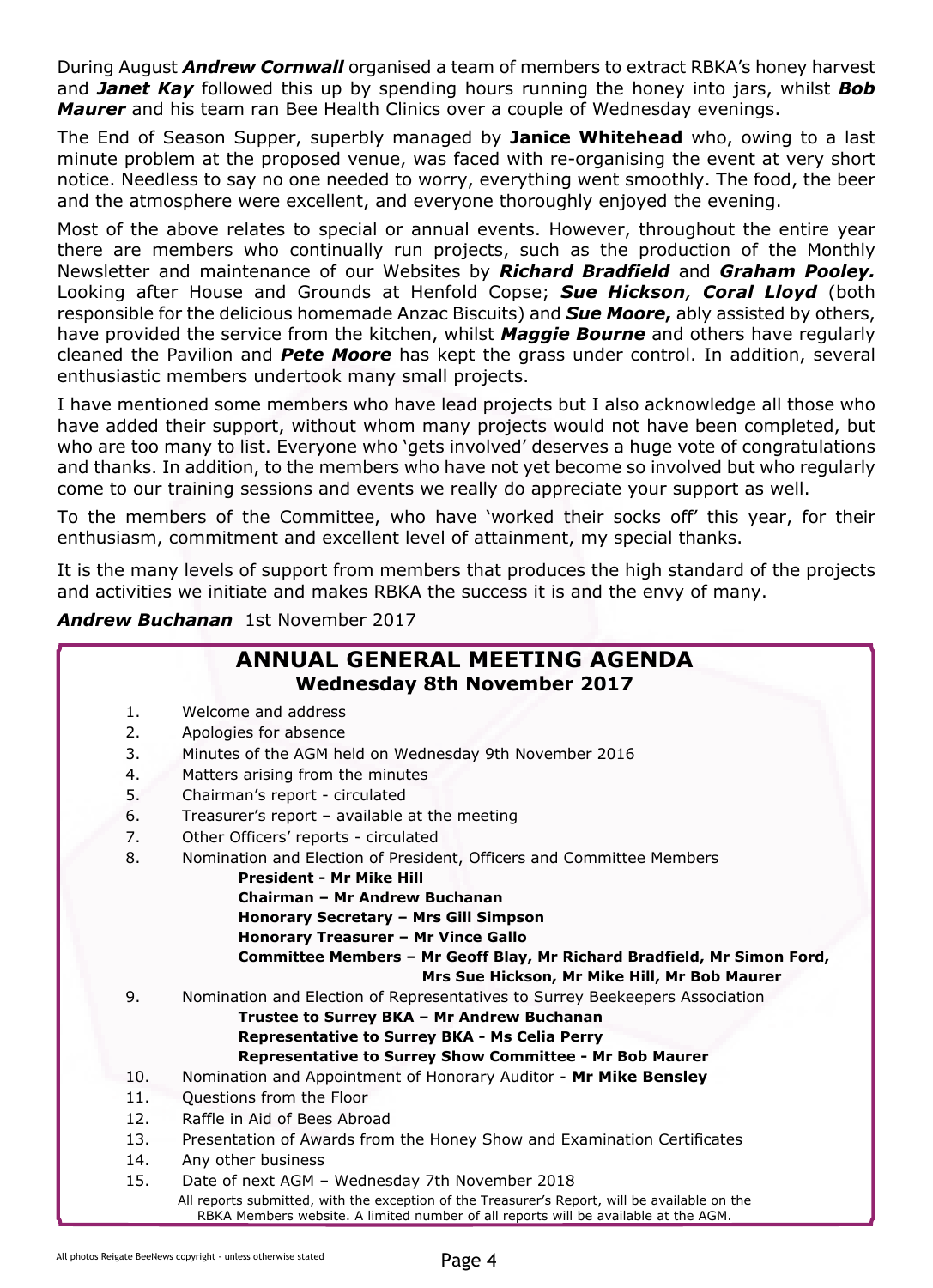#### **Events News**

#### **Reigate Beekeepers' 2017 Honey Show - Results & Report Summaries**

I am indebted to the great number of members who turned up Friday evening and/or during Saturday to just get stuck in to whatever needed doing. In addition to *Celia's* practiced hand at organising the Show Class Entries and Judging, I am grateful to those taking up the leads on the various stalls, displays and demonstrations: *Julie Thain* (Tombola), *Karen Thomas* (Plants), *Vince Gallo* (Swarms), *Nigel Sones* (Skep Making), *Graham Pooley* (Wax Posters), *Sue Hickson* (Catering), *Cyril Humphries* (Extraction), *Maggie Minter* (Mead Tasting), *Richard Woodhouse* (Honey Sales), *Anne Slade* (Bee related Sales), and *Pauline Sparks* (Queen Bees Pantry).

Importantly, I am also very grateful to the many that either already knew better than I did what had to be done or saw where the gaps were ... and filled them.

As in recent years, we had relied heavily on the voluntary displaying of modest posters and

**From Show Manager** *Richard Bradfield:* flyers just a few weeks or even only days ahead of the event. So we are all indebted to *Janet Jones* for parading up and down Reigate High Street on the day handing out flyers to drum up visitors to useful effect.

> Behind the scenes; our team of 'roadies' *Mike Welch*, *Phil Elwell* and **Vince Gallo** efficiently collected, delivered and finally returned all the staging equipment; 'gatekeeper' *Adam Mclaren* managed the flow of members vehicles needing to be unloaded; and *Simon Ford* pressed all the right keys in the right order to produce winners certificates and deliver the results summarised below and provided in full on the website.

> In thanking again all of the forty or more members who pitched in to help with this 2017 event, notice is served that planning for 2018 is already underway. Meanwhile, do please read my fuller report on the Members website, view the pictures and send me YOUR feedback.

#### *Richard*

#### *[Click here for photos and Full results](https://wp.me/p2VGpI-6uI)*

#### **2017 Honey Show Trophy Winners**

**Blue Ribbon** awarded to *Chris Peers* for 'Best in Show' Class 15, A Group of Bee Products Reigate Cup awarded to **Andrew Boagey** for 'Most Points in Show'

*Tanner Cup* awarded to *Chris Peers* for 1st place Class 1/2, Light or Medium Honey

 $W$ -J Cup awarded to **Celia Perry** for 1st place Class 4, Crystallised or Soft Set Honey

Novice Trophy awarded to **Keith Mackie** for 1st place Class 5, Novices Honey

J.M.B. Cup awarded to **Andrew Boagey** for 1st place Class 6, Two Containers of Cut Comb

**Redhill Cup** awarded to **Maggie Minter** for 1st place Class 20/21, Mead

Bramshaw Cup awarded to **Vince Gallo** for 1st place Class 10, A Comb for Extraction

Geoff Lewis Plate awarded to **Gill Simpson** for 1st place Class 12, A Honey Cake

Lockett Bowl awarded to **Chris Peers** for 1st place Class 15, A Group of Bee Products

#### **From Entries Secretary** *Celia Perry:*

Thank you to all the exhibitors who took the time and trouble to prepare and present their entries at the Honey Show, to all who helped and to Mary Wynn who acted as Judge's Steward.

There were too many entries for the judge to write individual comments about each one, although she did write quite a few.

An overall comment she made was that many of the entries in the clear honey classes hadn't been warmed enough and there were signs of granulation in many of the exhibits. On the cut comb class, the comment was that the exhibits hadn't been drained well enough;

there should be no honey in the container.

Details of the trophy winners are above and all results are published on the Members website.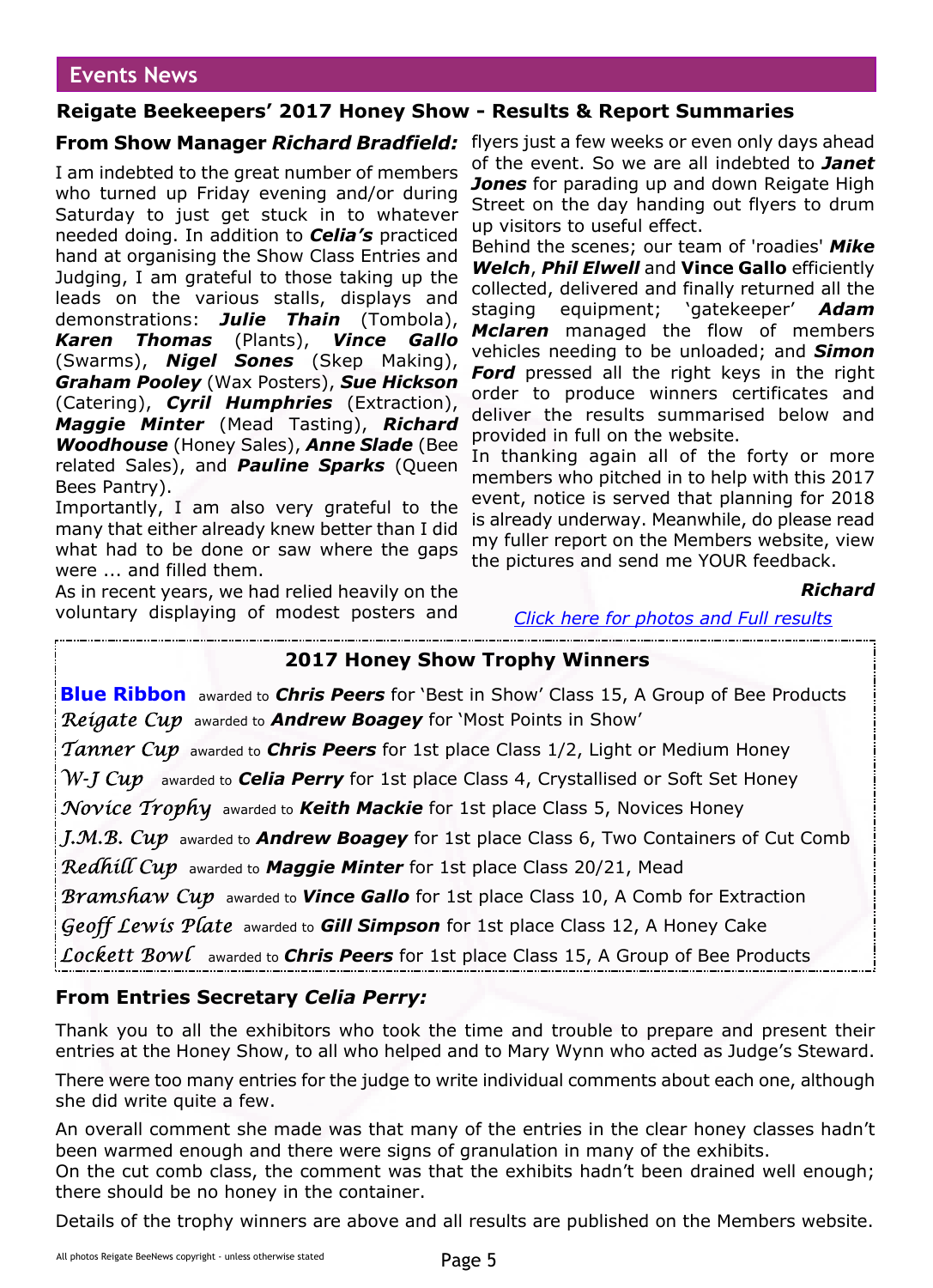#### **National Honey Show 2017 - Reigate Beekeepers Helping and Winning**

Reigate's 'Super Six' achieved notable placings in 7 Open and 11 Surrey Classes, with *Andrew Boagey* (below left), *Chris Peers* (below right) and *Tim Burke* also winning an impressive collection of silverware presented by the High Commissioner for the Republic of Trinidad and Tobago, His Excellency Orvill London.





#### **Surrey Trophy Winners**

| <b>Egerton Smythe Cup- Chris Peers</b> |                 |
|----------------------------------------|-----------------|
| <b>Lawrence Cup</b>                    | - Andrew Boagey |
| <b>Hood Chalice</b>                    | - Andrew Boagey |
| <b>Coronation Cup</b>                  | - Andrew Boagey |
| <b>W-J 1968 Cup</b>                    | - Tim Burke     |

#### **Placings**

- **Open to the World**
- Class 3: Three Jars of Honey (Gift). VHC - *Chris Peers*

#### **Open to the British Isles**

- Class 25: Two Jars Light Honey. 3rd - *Andrew Boagey*
- Class 32: Six Jars Honey Produced by a Branch Apiary.

#### HC - *Reigate Beekeepers*

**Open to the World** Class 63: Methaglin or Hippocras Dry or Sweet.

> 2nd - *Meriel Spalding* VHC - *Tim Burke*

- Class 65: Cyser 1st - *Tim Burke* 2nd *- Meriel Spaldng*
- Class 80: Display of Home-produced Products. 2nd - *Maggie Minter*

Class 94: Skep Class. 1st - *Nigel Sones*

Thanks are due once again to *Andrew Boagey* for his preparation of RBKA's entry of Mickleham Apiary honey that achieved a Highly Commended in its British Isles Open Class.

#### **Surrey Members Classes**

| Class 221: Twp Jars Light Honey.<br>1st - Andrew Boagey                                                                                                                                                                                                                                            |
|----------------------------------------------------------------------------------------------------------------------------------------------------------------------------------------------------------------------------------------------------------------------------------------------------|
| Class 222: Two Jars Medium Honey.<br>VHC - Andrew Boagey                                                                                                                                                                                                                                           |
| Class 225: Two Jars of Liquid Honey,<br>any one colour.                                                                                                                                                                                                                                            |
| 1st - Chris Peers                                                                                                                                                                                                                                                                                  |
| Class 226: Three Matched Pairs of Jars of<br>Honey.                                                                                                                                                                                                                                                |
| 1st - Andrew Boagey                                                                                                                                                                                                                                                                                |
| Class 227: Two Containers Cut Comb, (free<br>from Ling).                                                                                                                                                                                                                                           |
| 1st - <b>Andrew Boagey</b><br>2nd - Chris Peers                                                                                                                                                                                                                                                    |
| Class 228: One Frame of Honey suitable for<br>extracting.                                                                                                                                                                                                                                          |
| 1st - Andrew Boagey                                                                                                                                                                                                                                                                                |
| Class 229: One piece of beeswax.<br>1st - Andrew Boagey                                                                                                                                                                                                                                            |
| Class 230: 8 of 16 pieces of moulded<br>beeswax.                                                                                                                                                                                                                                                   |
| 2nd - Andrew Boagey                                                                                                                                                                                                                                                                                |
| Class 231: One Bottle Mead.                                                                                                                                                                                                                                                                        |
| 3rd - Tim Burke                                                                                                                                                                                                                                                                                    |
| Class 232: One Jar Light of Medium Honey<br>(Gift).                                                                                                                                                                                                                                                |
| 2nd - <b>Andrew Boagey</b>                                                                                                                                                                                                                                                                         |
| Class 234: One Jar Naturally Crystallised<br>Honey (Gift).                                                                                                                                                                                                                                         |
| 3rd - Andrew Boagey                                                                                                                                                                                                                                                                                |
| <b>Meriel &amp; Tim, members of both Reigate and</b><br>Croydon divisions, used their place points in<br>Croydon's annual battle with Wimbledon for the<br>Douglas Cup  which Croydon won this year.<br>Reigate members were in evidence throughout<br>the 3 days of the show, attending Lectures, |
| Workshops or browsing the Trade Halls.                                                                                                                                                                                                                                                             |
| Yet more were also helping as NHS Stewards,<br>Lecturer Chauffeurs. manning Surrey BKA's                                                                                                                                                                                                           |

Lecturer Chauffeurs, manning Surrey BKA's Information Stand in the foyer or on BeeCraft's B'Kids stand in the Trade Hall. Well done to *Geoff Blay*, *Richard Bradfield*, *Janet Jones*, *Chris Peers*, *Anna Slade*, *Susan Tilley*, *Richard Woodhouse* & *Mary Wynn* … and anyone omitted from the list … for their time.

The **2018 NHS** will be at Sandown Race Course in **25th, 26th & 27th October**.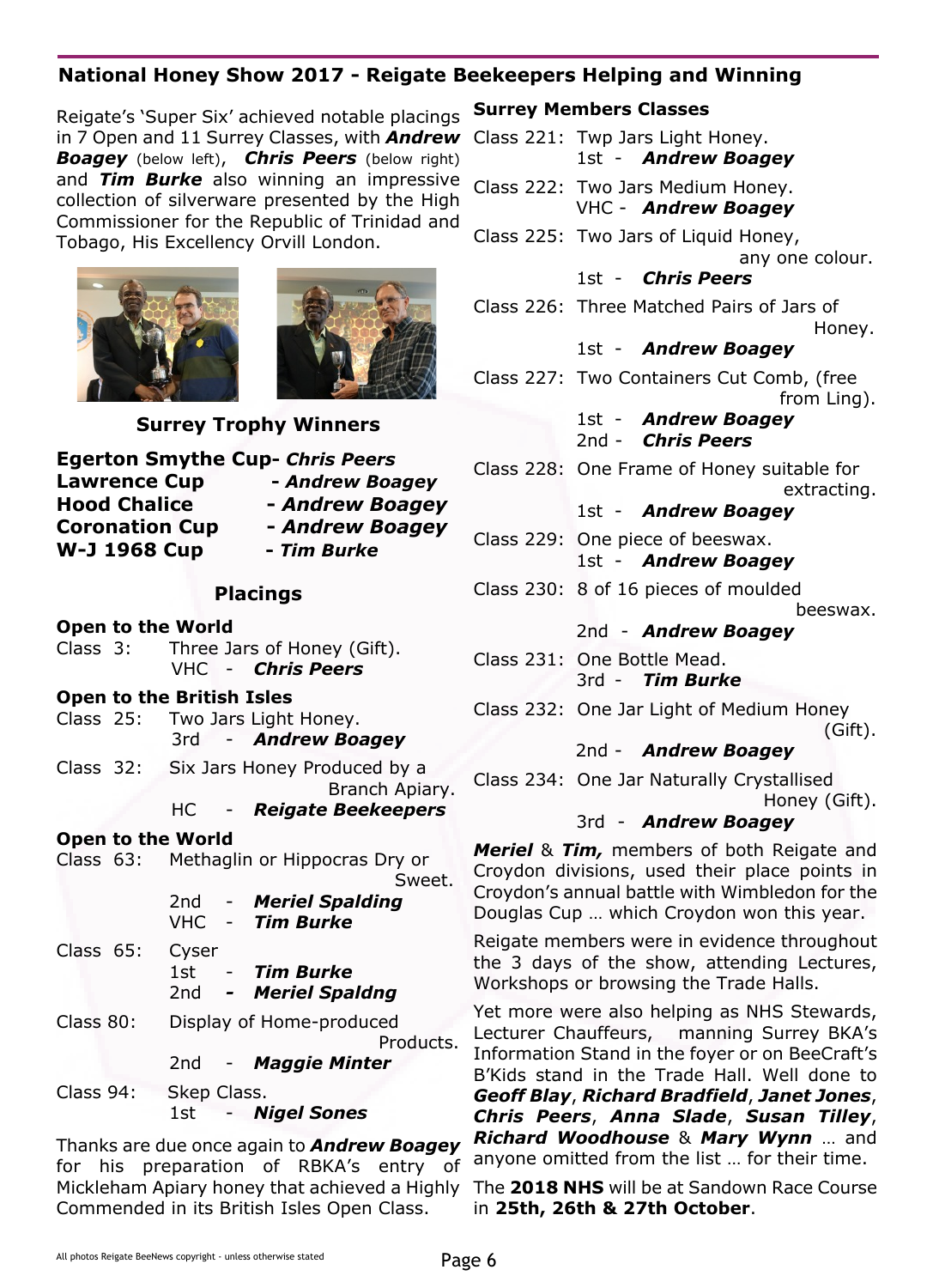#### **Notice Board (a) (b) (b) (click the <b>of** [to](http://rbkbblog.com/category/notice-board/) also find it and more on our website)



## **Surrey Beekeepers' AGM**

Saturday 2nd December 2017 at 2pm Trinity Schoool, Croydon

Followed by wed by<br>3.00pm Refreshments "How to improve our green 3.30pm Talk "How to improve our green<br>spaces for bees and other pollinators"<br>by Karin Alton<br>4.45pm Meeting ends 3.30pm Talk

# SPRING LUNCH

**Saturday 17th February 2017** 12:15 for 1.00pm at

**The Grumpy Mole Brockham Green**

Join fellow members and friends of RBKA for a great meal together whilst maybe reflecting upon this summer's beekeeping, and even daring to contemplate what 2018 may bring.

Menu options and booking forms with menu selection, will be available by December on the Members website and will accompany the December and January BeeNews.



#### **Reigate Beekeepers' Division**

**REMINDER about the 2017 Annual General Meeting of the Reigate Beekeepers' Association to be held on Wednesday, 8th November commencing at 7:30pm in the Woodhatch Centre.**

The Agenda is in the AGM News section of this edition of **BeeNews**, and is also posted on the website.

All members are encouraged to attend the meeting which will be followed by the

#### **Awarding of Exam Certificates**

together with

**Trophies and Prizes from the Reigate Beekeepers' 2017 Honey Show.**

Venue: The Woodhatch Centre, Whitebeam Drive, Reigate RH2 7LS

**RENEW MEMBERSHIP** 

# **2017/18**

# **Membership**

If you have not yet renewed, please do so now.

If you don't think you have had a Renewal Request email, please check your Spam folders.

If it's not there, or in error you have perhaps deleted the request, email the Membership Secretary [sue.hickson@btinternet.com](mailto:sue.hickson@btinternet.com)

If you believe you have renewed, no need to double check as specific reminders will be sent to individuals who have not renewed by the time of the AGM.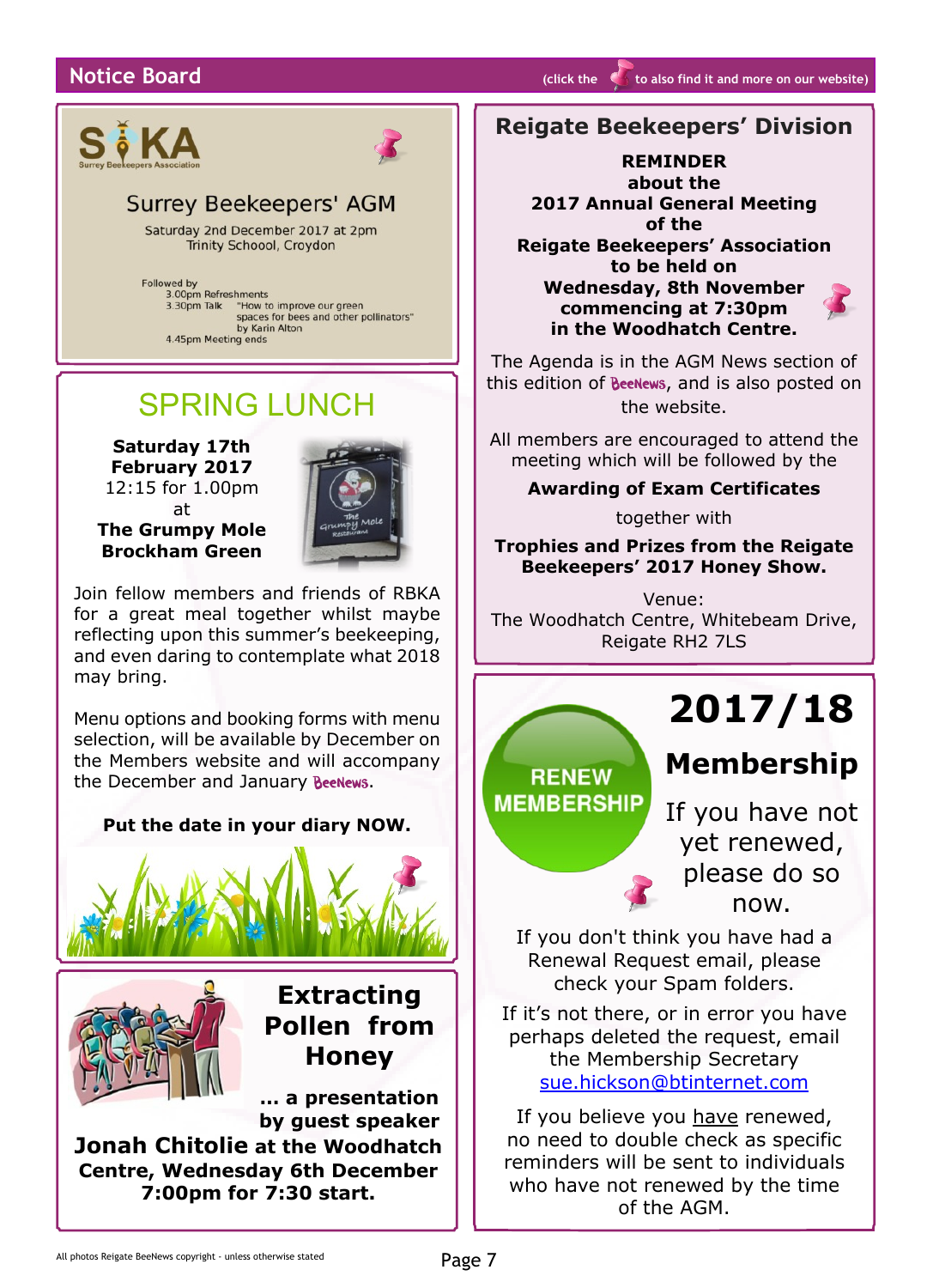#### **Questions & Answers**

#### **How Do Honey Bees Reproduce ? (Part 4 - Mating and Sperm Storage)**

We continue our series this month with a look at the mechanics of mating; plus some aspects of the role of pheromones; and the many and significant changes to the queen when she is no longer a virgin queen but becomes a mated queen and has to store the drone's sperm.

#### **The Queen Advertises her Mating Desire**

Within colonies and outside mating areas, drone bees appear unaware of virgin queens. However, within a drone congregation area (DCA), the presence of a queen requiring mating is advertised by chemical and visual means:

- 1. As the queen flies, queen mandibular pheromone (QMP) is dispersed into the air. In particular, the 9-ODA component declares her presence but not her precise location due to her fast twisting flight and the turbulence caused by the following comet of drones. Drones can detect 9-ODA more than 400 m upwind. (Look out for more about queen pheromones in the January edition of **BeeNews**.)
- 2. From the first mating episode onwards, the queen carries a highly visible white mating sign in her vagina. Drone bees have very large eyes that are highly sensitive to movement, such as might arise when a virgin queen enters a DCA. By flying below her, they can view her against the bright background of the sky for maximum contrast. They are also able to identify small objects the size of a mating sign from 30 cm away in their upper anterior visual field, which is precisely where a mating queen bee flies in relation to the chasing comet of drones.

#### **Function of the Mating Sign**

A mating sign weighs about 15 mg and represents about 10% the drone weight. It serves as a physical join and a fluid seal during the mating process. Furthermore, it is a highly potent visual stimulus for the next drone to hone in on. It serves no role in the prevention of sperm leakage from the queen's genital The queen's sting chamber soon reaches tract: the vaginal valve does that.

Neither does it interfere with subsequent mating. And each subsequent mating drone leaves their own mating sign.



Photograph showing the 'mating sign'

#### **The Mechanics of Mating**

Of the thousands of drones in a DCA, perhaps a hundred fly in a comet below and behind the queen. One of these catches up with her, flies above her and touches her abdomen with his thorax. Then, whilst flying at the same speed as her, he grabs her abdomen from above with his front two pairs of legs and from below with his hind legs. Whilst temporarily flying for both of them, he curves his abdomen underneath the queen so that its tip inserts into her sting chamber, which she has opened. With the tip of his abdomen snugly in the sting chamber, the drone contracts his abdominal muscles in one large movement. This pushes almost all of his hemolymph into the membranous endophallus which immediately unfolds and expands inside the queen bee's genital tract.



maximal distension which necessitates the rapidly-enlarging endophallus to extend deeply into the genital canal. At this point, the drone becomes paralysed, falls backwards and the conjoined bees start to lose height. The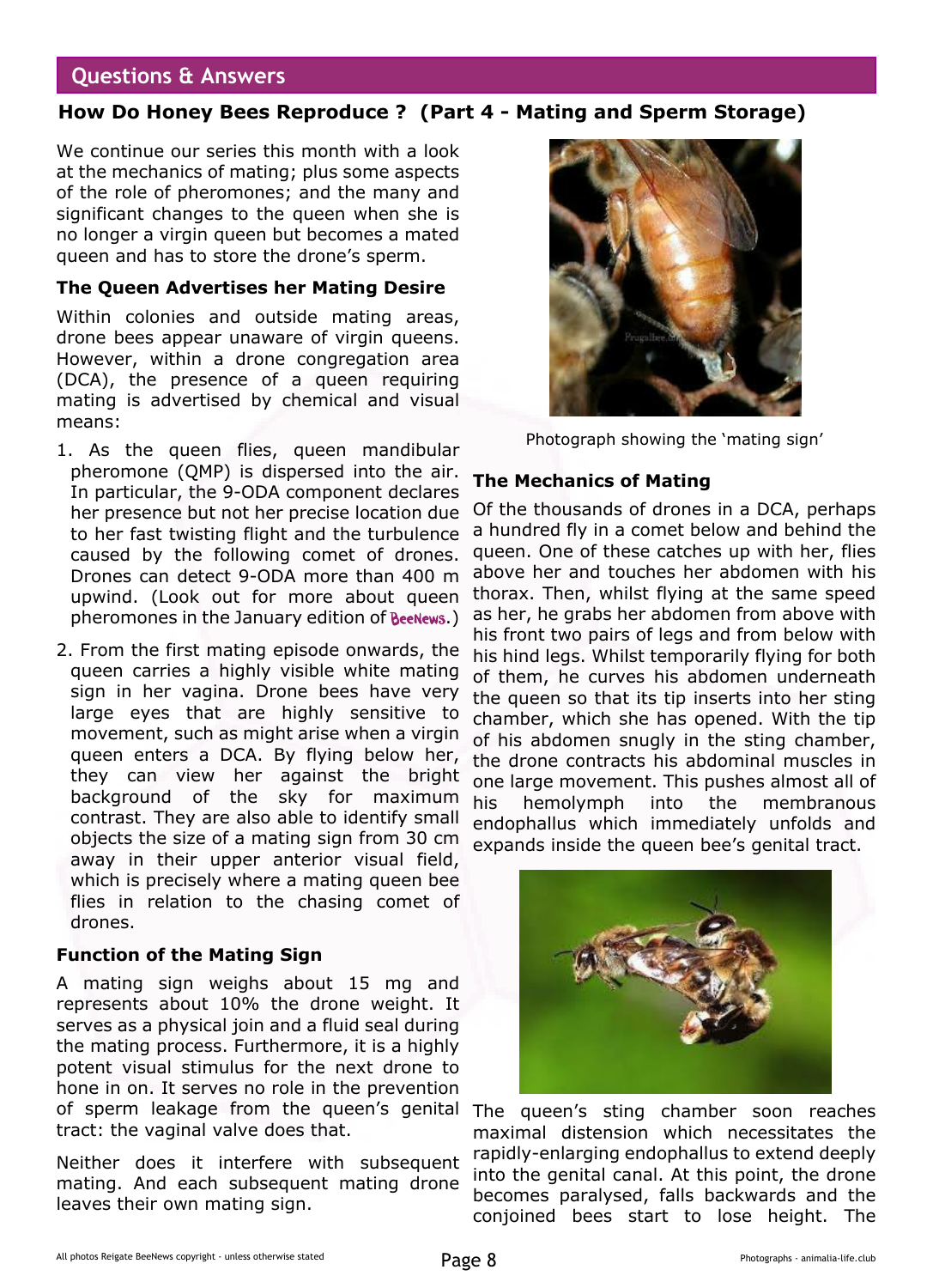endophallus is half-everted but, due to the It takes about 24 hours for the oviducts to perfect seal in the queen's genital tract, the empty and the spermatheca to fill. This filling drone stays in place. At the very tip of the method confers no advantage to the sperm endophallus, a thin tube called a cervix from any particular drone, irrespective of their extends beyond the queen's vaginal valve.

Sperm passes along the cervix of the endophallus to be deposited in the median oviduct of the queen bee. The queen contracts her sting chamber at this point. Not only does this ensure the complete transfer of the drone's sperm into the queen's oviduct system, it also fully releases the drone's endophallus, resulting in him peeling away from it and falling to the ground whilst the queen regains flying height.

The drone dies within about an hour of mating. The entire mating process takes about two seconds per drone and the queen can easily mate with the necessary number of drones in a well populated DCA in under five minutes.

Each successive drone enters the sting chamber below the mating sign left by the previous one. Then, by virtue of the hairy patch at the base of his endophallus, each drone automatically pulls out the mating sign from the previous drone as he replaces it with his own. The mating sign of the previous drone falls away with him at the end of the mating act.

All drones stop chasing the queen the moment she leaves the DCA.

#### **Post-Mating Changes in the Queen**

#### **(1) Charging of the Spermatheca**

Immediately after the mating flight, the lateral and median oviducts are grossly distended by about 70-100 million sperm, of which over 90% will be discarded and just 5-7 million will be stored in the spermatheca.

Each drone's sperm remains largely bundled together but positioned somewhat randomly within the oviduct system.

Many different muscles, collectively called the bursa copulatrix, surround the queen's genital tract and act as a 'sperm press'. With each contraction, a small amount of sperm is ejected from the median oviduct into the vagina. At the same time, a small pulse of sperm passes up the spermathecal duct and into the spermatheca.

place in the mating sequence.

#### **(2) Neurophysiological Changes**

Mating induces permanent large-scale behavioural, physiological and anatomical change in the queen bee, all of which is genetically-driven. Studies have shown massive alteration in gene expression, most notably in the ovaries, fat bodies and brain. Changes in the ovaries and mandibular glands are almost immediate but those involving neurological alterations take longer.

#### **(3) Behavioural Changes**

Whereas a virgin queen hunts down and fights rivals; is attracted to light; and is driven to perform mating flights, the successfully mated queen is photophobic; gives up flight; surrounds herself with workers; and avoids fighting with other queens.

Her visual perception genes become downregulated. Upon giving up flight, she is less dependent upon carbohydrate metabolic pathways for energy production and these are regulated differently.

#### **(4) Ovarian Development and Egg Laying**

After successful mating, her fat bodies synthesise larger amounts of vitellogenin and this stimulates ovarian development. Her ovaries and their ovarioles increase in size. In order to synthesise eggs, fatty acid metabolic pathways and macromolecule biosynthesis pathways are up-regulated. Vitellogenin is also incorporated into the maturing eggs, which she starts laying two to three days after mating.

#### **(5) Pheromone Recognition**

Whilst a virgin, she is able to detect the pheromones of rival queens within the nest and identify drone congregation areas. Postmating, there is down regulation of her odorant receptors and odorant binding proteins.

#### **(6) Pheromone Production**

After mating, her pheromone profile alters to indicate her reproductive status to the hive. This promotes colony cohesion, attracts her retinue and inhibits queen replacement activities. Synthesis of a wider range of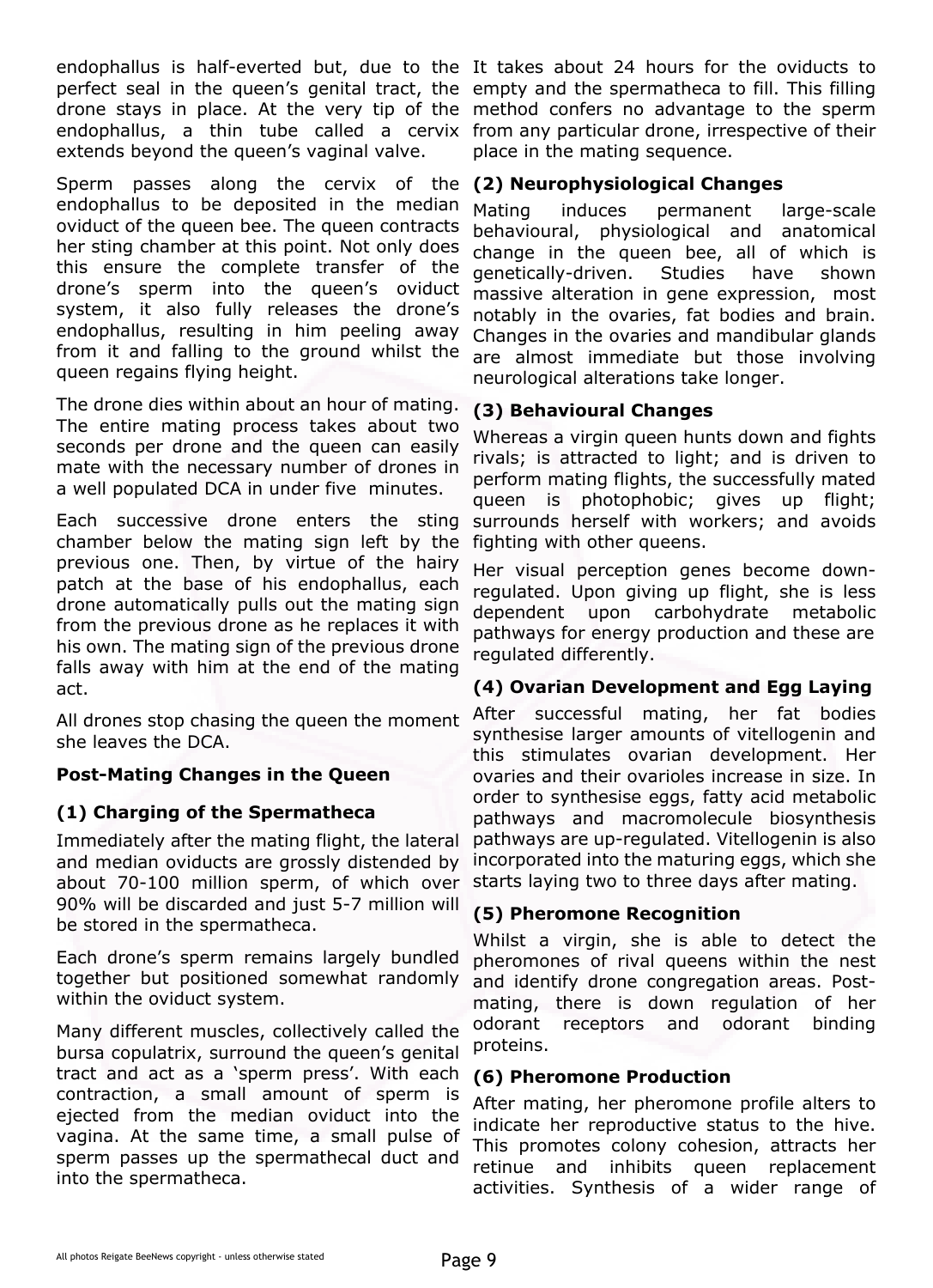pheromones at higher quantities requires upregulation of fatty acid metabolic pathways.

#### **(7) Structural and Chemical Changes in the Brain**

After mating, the Kenyon cells of the mushroom bodies in the queen's brain(used to process and store chemosensory information) decrease by 30%, while the neuropil of the mushroom bodies increases by 25–50%. Levels of dopamine and N-acetyldopamine also decrease following mating.

#### **(8) Immunocompetence**

After mating, there is up-regulation of a wide range of immune genes. It seems likely that these were not activated at an earlier stage to conserve total energy expenditure during her mating flights. The pheromone vitellogenin also has important immune-priming properties.



#### **Initiation of Egg Laying**

Worker bees live for an average of six weeks during queen mating season. As a very roughand-ready rule of thumb, for every day that a colony lacks an egg-laying queen it will lose approximately 1-in-42 of its baseline worker bee population three weeks later. This will continue on a daily basis for as long as the deficit of a fertile queen persisted. Therefore, rapid queen replacement is important for colony well-being and survival.

Queen bees start laying eggs about 2-3 days after successful mating and the egg laying rate gradually picks up over subsequent days. With an early and successful mating flight, a new queen bee can be laying eggs 12-15 days after emerging from her pupal cell.

The trigger for initiating egg-laying is not the completion of a mating flight; the presence of

sperm in the genital tract; or any aspect of the mating sign. Instead, it is the repeated stretching of the bursa copulatrix by the endophallic pressure of a sequence of mating drones.

An egg-laying queen is fed large amounts of royal jelly, perhaps twice her own body weight on a daily basis at peak season. This is used in egg production, pheromone manufacture and repair/maintenance of the queen.



Photograph showing the semen (including sperm) which can be collected from drones and used for artificial insemination of a queen - click [https://www.youtube.com/watch?v=cRYm3GrzRkU](https://www.youtube.com/watch?v=cRYm3GrzRkU ) for an interesting video about the process

#### **Maintaining Sperm Viability**

Although the quality of stored sperm decreases as the queen bee ages, some queen bees have remain fertile for up to five years.

The spermatheca maintains the viability of stored sperm, allowing complete detachment of mating and egg laying activities. It is surrounded by an extensive tracheal net that ensures a high level of oxygenation. It is also supplied with nutrients and chemicals from a huge gland. Spermathecal contents are alkaline and have a high potassium level.

#### **Mixing of Sperm from Different Drones**

In the early weeks and months post-mating, the sperm from each drone remains relatively bundled and poorly mixed within the spermatheca and the different patrilines from the various drones that mated with the queen are variably and disproportionately represented within the worker bee population in a constantly changing pattern. However, by about a year, the sperm has become better mixed and the representation of each patriline becomes more consistent within the worker bee colony.

*The final part will be in next month's edition of BeeNews when we will consider mating problems.* 

*adapted from an article courtesy of John Chambers, Warwickshire BKA*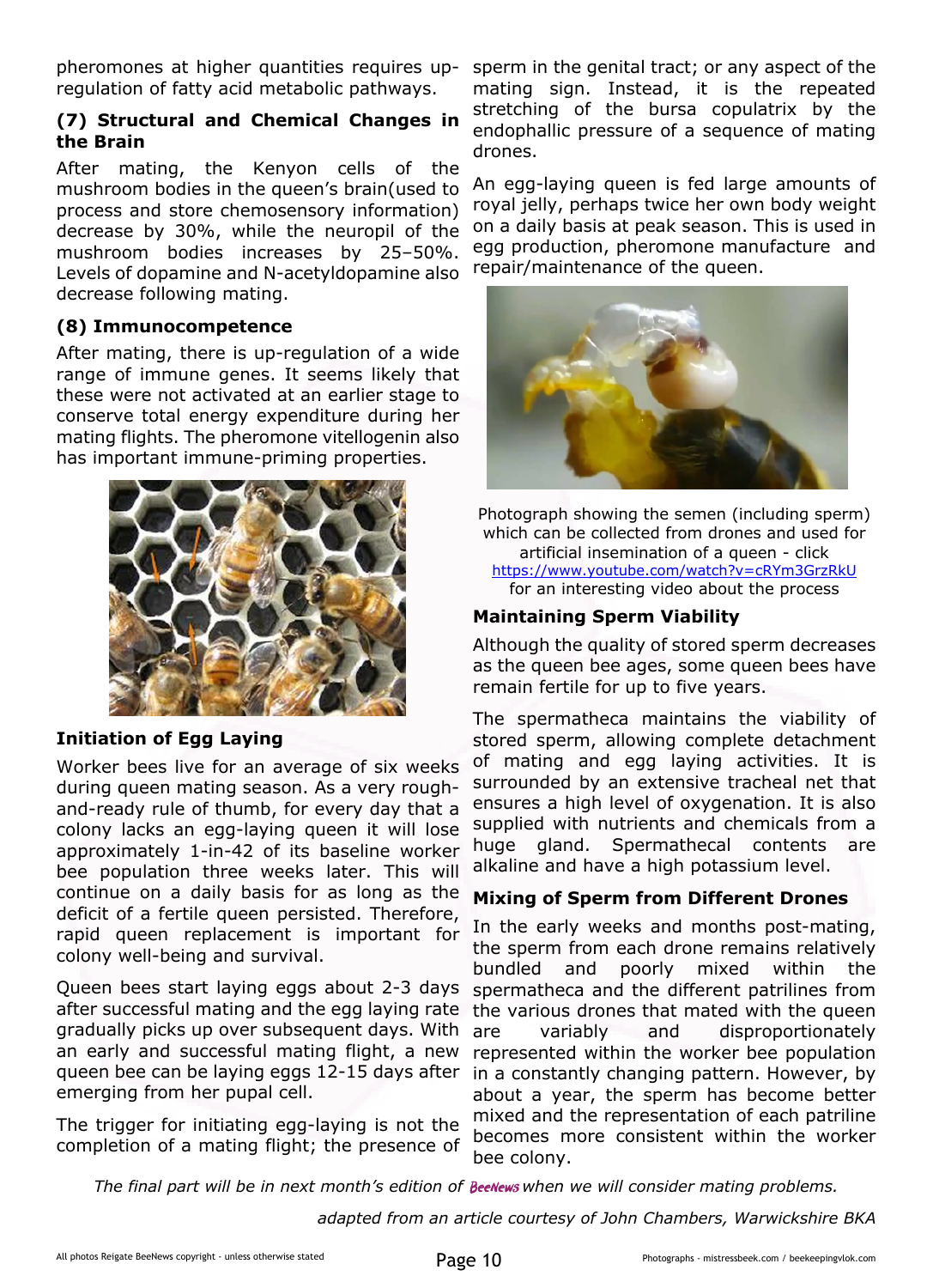#### **Topical News**

#### **Understanding How Bees Keep Warm in Winter**

*Apis mellifera* worker bees begin assuming a bees in the middle that are responsible for clustering configuration in the centre of the nest warming the whole cluster. as ambient temperatures start dropping. Individuals remain active at the core of the cluster, keeping space between themselves, whereas bees at the cluster's edge pack together tightly. Bees enter empty cells headfirst, thereby maintaining the contiguous state of the cluster in spite of the interspersing combs. The cluster tightens and expands as It is this excess heat in the middle of the cluster temperatures drop and rise.

#### **Early Models of Bee/Cluster Behaviour**

Research by Phillips & Demuth in 1914 showed that the temperatures at the centre of the cluster begin increasing as ambient air temperatures begin decreasing. This formed the basis for an early model of honey bee winter thermoregulation - that core bees respond to decreasing ambient temperatures by shivering to actively generate heat and warm the cluster.

This model assumed the existence of an information conduit through which core bees learned of ambient temperature. It also assumed an altruistic response on the part of the core bees to expend the energy needed to generate heat for the welfare of nest mates.

#### **Recent Model of Bee/Cluster Behaviour**

The early model has now been replaced with a more parsimonious one that takes into account nothing more than the actions of individual bees as they respond to temperature conditions in their immediate vicinity (Heinrich, 1993).

In the Autumn, as temperatures drop, bees do what any of us would do, they move closer together to share body heat.

Young bees cannot shiver to generate heat, and they naturally have a low cold tolerance, so these individuals move by choice towards the centre where it is warmer. Older bees, in contrast, have a higher cold tolerance and are able to shiver their flight muscles, so these individuals end up in the middle layers and outer mantle.

As temperatures continue dropping, all bees both young and old respond by clustering tighter together. The mature bees shiver to keep warm and it is their heat not the young

Eventually, the problem at the core is no longer excess cold but excess heat, and the young bees respond by moving away from the centre, opening channels in the process that allow the exchange of inner air that warms the mantle of bees and outer air that cools the interior bees.

that tricked earlier investigators into thinking that core bees were the altruistic heatgenerators for the cluster.

#### **Critical Temperatures**

There are two temperatures that regulate much of the behaviour by the bees: 35°C (95°F) and 15°C (59°F).

Young bees naturally prefer temperatures nearer 35°C and move further in or out of the cluster to find it. The lower number, 15°C, is the minimum temperature at which an individual bee can shiver its flight muscles and generate heat.

It is possible for older, cold-tolerant bees at the surface of the cluster to fall below this threshold and enter a 'cold coma'. These hardy individuals can survive this state for several hours, passively relying on the shivering and contracting bees beneath them to stay above lethal hypothermia, waiting until their bodies exceed 15°C again to resume shivering. They constitute living insulation. But things take a critical turn if these bees are subjected to sustained temperatures below -2°C (28°F) (Free & Spencer-Booth, 1960).

A deadly cascade of events may then ensue if that lower ambient limit is realised and if bees deeper in the cluster cannot keep the surface warm enough. Surface bees begin dying from hypothermia and dropping off the cluster, imperilling the rest of the cluster with the loss of living insulation. If this cascade persists it spells certain doom for the cluster and, sadly, this outcome seems common as many first year colonies in temperate regions struggle to survive their first year.

*adapted from an article in Bee World courtesy of Ipswich & East Suffolk BKA*